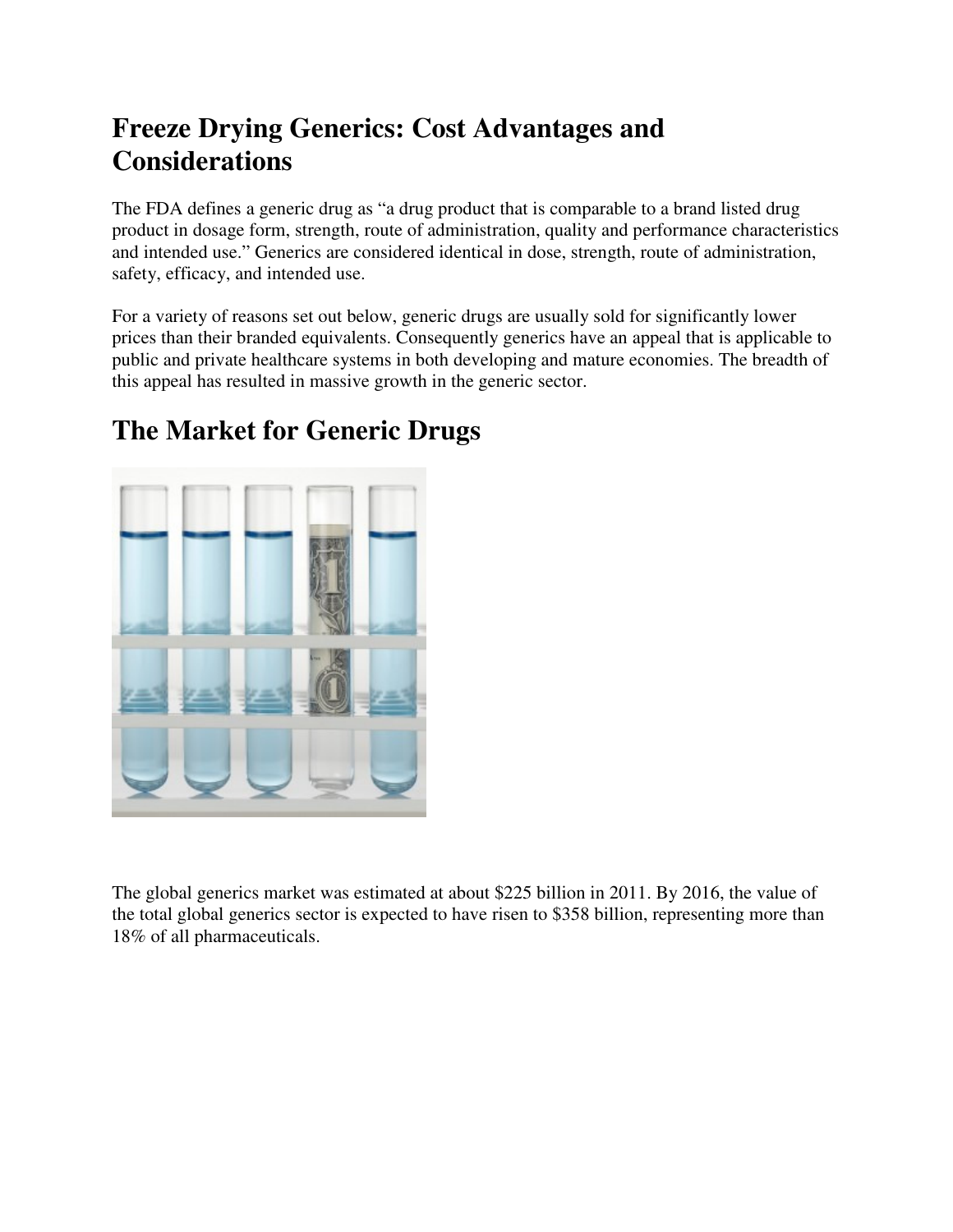## **Cost Advantages**

The cost advantage of generic products is derived from a number of sources:

- The generic manufacturer does not bear the costs of developing the active ingredients, obtaining regulatory approval, proving efficacy and safety and clinical trials. The absence of patent protection means that the generics market is extremely competitive.
- The active ingredients have already established a track record of patient benefit and engendering the confidence of those who make therapeutic decisions.

Against this backdrop, the imperative for successful generic production is ruthless management of production costs within a large scale manufacturing process that achieves robust, replicable and dependable results. The competition for market share amongst generic manufacturers means that there is no place for inefficient process within the profit margins expected in this sector of activity. The generic manufacturer must ask three key questions:

- Is my process the most efficient that it can be in terms of economies of scale, process optimization, reduction in process time and all the other factors that influence price per unit, in a cost scrutinizing environment?
- Does that process minimize batch loss, inconsistency and other factors that might lead to supply interruption?
- Is that production process founded upon a documented process whose development will pass regulatory scrutiny in as large a proportion of the market place as possible?

# **Benefits of Lyophilization**

Many generic products pass through a lyophilization gateway, largely to provide product stability or to produce a production or dispensing formulation. Lyophilization (freeze drying) is sometimes a slow and expensive process and in this environment cost optimization is very relevant.

The purpose of lyophilization is to increase a product's shelf life and allow easier. The latter often avoids the complications of cold chain supply management, facilitates transportation of the products and increases patient compliance.

Many different pharmaceuticals are freeze dried. Lipophilic small molecules benefit from freeze drying because it creates an increased surface area of the dispersed drug in the porous cake. This can accelerate dissolution significantly and improve bioavailability. When used as an intermediate process step, freeze drying can also facilitate further handling during processing. Additionally, many biological compounds, such as larger peptides, proteins and antibodies, offer acceptable stability only as freeze-dried formulations.